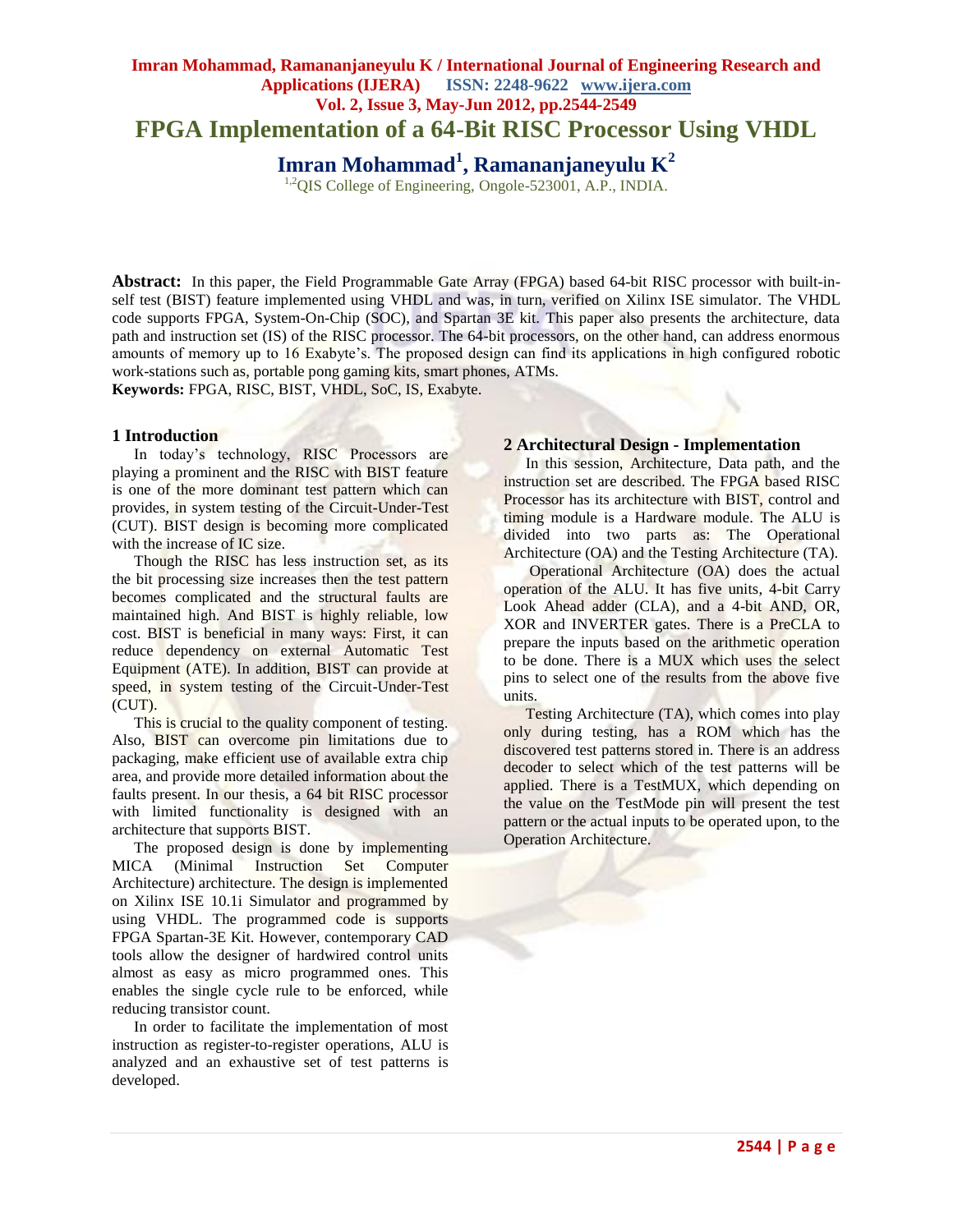

Table  $2.1: 33$  Instruction Set (IS) for 64 bit RISC Processor

| <b>INSTRUCTIONS</b>                                                         | <b>DESCRIPTION</b>                                                                                                                                                                                 |  |  |  |  |
|-----------------------------------------------------------------------------|----------------------------------------------------------------------------------------------------------------------------------------------------------------------------------------------------|--|--|--|--|
| <b>ADD</b><br>Arithmetic<br>Addition<br><b>IAND</b> – Logical<br><b>AND</b> | ADD dest. Src: Adds "src" to<br>"dest" and replacing the original<br>contents of "destination". Both<br>operands are binary.<br>dest. Src: Performs<br>ADD<br>a<br>logical AND of the two operands |  |  |  |  |
| <b>SKIPZ</b> - Skip on<br>Zero                                              | replacing the destination with<br>result.<br>Skipz, Skips one clock cycle<br>when data entered is zero.                                                                                            |  |  |  |  |
| $\mathbf{LTR}$ – Load<br>Task Register<br>$(286+$ privileged)               | LTR src; Loads the currnt task<br>register with the value specified<br>in "src".                                                                                                                   |  |  |  |  |
| $LSL - Load$<br>Limit<br>segment<br>$(286+protected)$                       | LSL dest. Src: Loads the<br>segment limit of a selector into<br>the destination register if the                                                                                                    |  |  |  |  |
|                                                                             | selector is valid and visible<br><b>at</b><br>the current privilege level. If<br>loading is successful the Zero<br>Flag is set, otherwise it is<br>cleared.                                        |  |  |  |  |
| $INOT - one's$<br>complement<br>negation (Logical<br>NOT)<br>$NEG - Two's$  | NOT dest; Inverts the bits of the<br>" dest" operand formatting the 1<br>s complement.                                                                                                             |  |  |  |  |

| $POP -$                     | <b>POP</b> dest; Transfers word at the |  |  |  |  |  |
|-----------------------------|----------------------------------------|--|--|--|--|--|
| Pop Word<br>off             | current stack top (SS:SP)to the        |  |  |  |  |  |
| <b>Stack</b>                | destination then increments SP         |  |  |  |  |  |
|                             | by two point to the new stack          |  |  |  |  |  |
|                             | top. CS is not a valid destination.    |  |  |  |  |  |
| PUSH-                       | PUSH <sub>src</sub>                    |  |  |  |  |  |
| Push Word onto              | <b>PUSH</b> immed (80188+only):        |  |  |  |  |  |
| <b>Stack</b>                | Decrements SP by the size of the       |  |  |  |  |  |
|                             | operand (two or four, byte             |  |  |  |  |  |
|                             | values are sign extended) and          |  |  |  |  |  |
|                             | transfers one word from source         |  |  |  |  |  |
|                             | to the top (SS: SP).                   |  |  |  |  |  |
| $SETS -$                    | SETS dest; Sets the byte in the        |  |  |  |  |  |
| Set<br>if                   | operand to1 if the Sign Flag is        |  |  |  |  |  |
| Signed $(368+)$             | set, otherwise                         |  |  |  |  |  |
|                             | Sets the operand to 0.                 |  |  |  |  |  |
| <b>ROL</b><br>Rotate        | ROL dest, count ; Rotates the          |  |  |  |  |  |
| Left                        | bits in the destination to the left    |  |  |  |  |  |
|                             | count"<br>times with<br>all data       |  |  |  |  |  |
|                             | pushed out the left side re-           |  |  |  |  |  |
|                             | entering on the right. The Carry       |  |  |  |  |  |
|                             | Flag will contain the value of the     |  |  |  |  |  |
|                             | last bit rotated out.                  |  |  |  |  |  |
| $\bf ROR -$<br>Rotate       | ROR dest, count; Rotates the           |  |  |  |  |  |
| Right                       | bits in the destination to the right   |  |  |  |  |  |
|                             | "count"                                |  |  |  |  |  |
|                             | Times with all data pushed out         |  |  |  |  |  |
|                             | the right side re-entering on the      |  |  |  |  |  |
|                             | left. The Carry Flag will contain      |  |  |  |  |  |
|                             | the values of the last bit rotatd      |  |  |  |  |  |
|                             | out.                                   |  |  |  |  |  |
| SAL $/$ SHL $-$             | SAL dest, count                        |  |  |  |  |  |
| Shift Arthemetic            | SHL dest, count; Shifts the            |  |  |  |  |  |
| Left<br>Shift<br>$\sqrt{2}$ | destination left by "count"bits        |  |  |  |  |  |

Figure 2.1: 64-bit RISC Processor Architecture.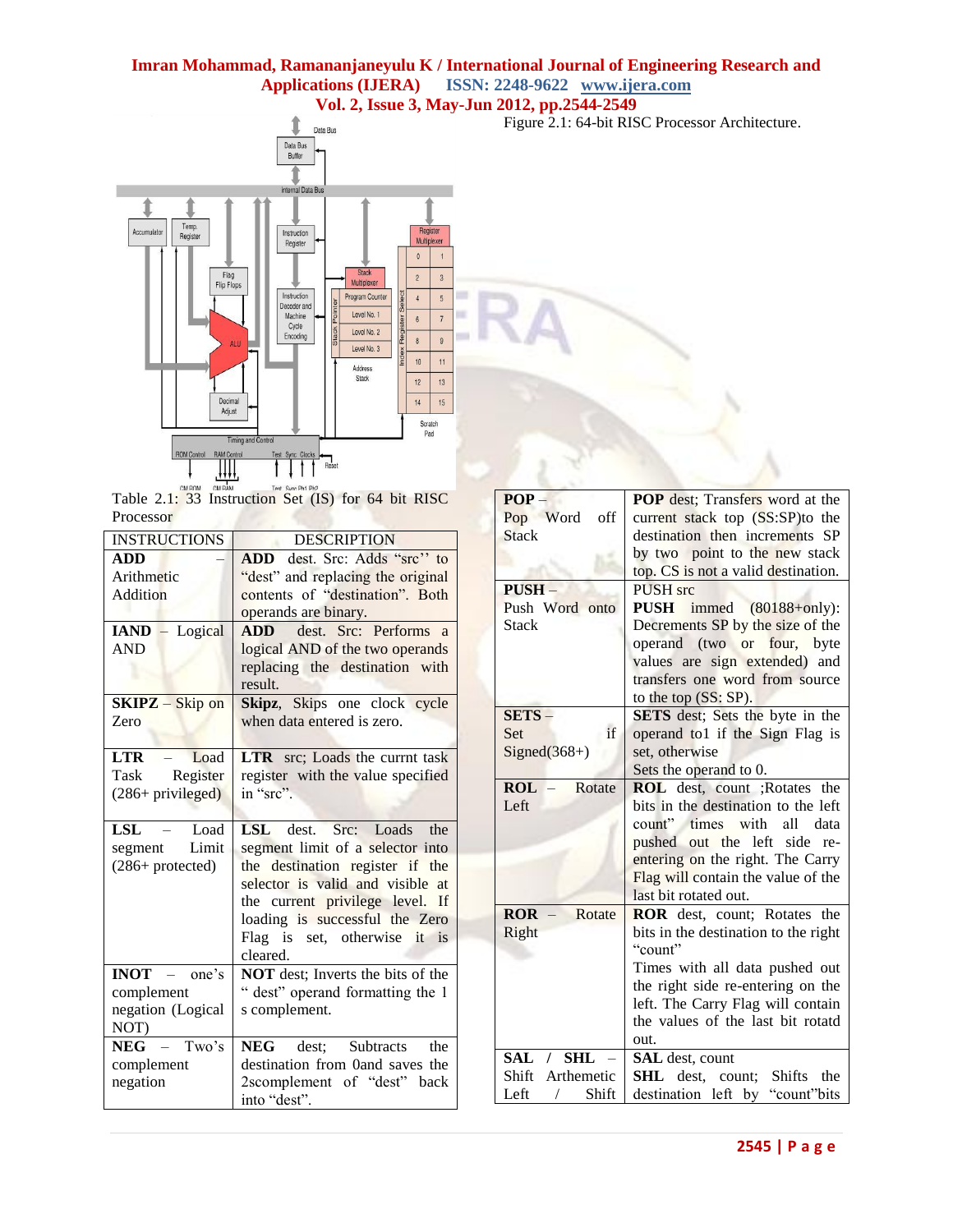| Logical                                             | with zeroes<br>Shifted in on right. The carry<br>Flag contains the last bit shifted                                                                                                                                                                                                         |  |
|-----------------------------------------------------|---------------------------------------------------------------------------------------------------------------------------------------------------------------------------------------------------------------------------------------------------------------------------------------------|--|
| Shift<br><b>SAR</b><br>Arthemetic Right             | out.<br>SAR dest, count; the destination<br>right by "count" bits with the<br>current sign bits replicated in the<br>leftmost bit. The carry Flag                                                                                                                                           |  |
| $SETC - Set if$<br>Carry (386+)                     | contains the last bit shifted out.<br><b>SETC</b> dest; Sets the byte in the<br>operand to 1 if the carry flag is<br>set.                                                                                                                                                                   |  |
| $SETO - Set if$<br>Overflow                         | Otherwise sets the operand to 0.<br><b>SETO</b> dest; Sets the byte in the<br>operand to 1 if the overflow flag<br>is set,<br>Otherwise sets the operand to 0.                                                                                                                              |  |
| <b>STC</b> – Set Carry                              | STC; Sets the Carry Flag to 1.                                                                                                                                                                                                                                                              |  |
| $ST1 -$<br>Set Interrupt Flag<br>(Enable Interrupt) | ST1; Sets the Interrupt Flag to 1,<br>which enables recognition of all<br>hardware, interrupts.<br><b>If</b><br>an<br>interrupt is generated by<br>a<br>hardware device, an END<br>of<br>interrupt (EOI) must also be<br>issued to enable other hardware<br>interrupts of the same or lower |  |
| $SUB -$<br>Subtract                                 | priority.<br>dest, src; The source<br>SUB-<br>$\overline{1}$<br>subtracted from the destination<br>and the result is stored in the                                                                                                                                                          |  |
| VERR-<br><b>Verify Read</b><br>$(286+protected)$    | destination.<br>Verifies<br><b>VERR</b><br>src:<br>the<br>specified segment selector<br>is<br>valid and is<br>readable at<br>the<br>current privilege level. If the<br>segment is readable, the Zero<br>set, otherwise<br>Flag is<br>it is<br>cleared.                                      |  |
| $CLC$ –<br>Clear Carry                              | CLC; Clears the Carry Flag.                                                                                                                                                                                                                                                                 |  |
| $IXOR -$<br><b>Exclusive OR</b>                     | dest, src; Performs<br><b>XOR</b><br>a<br>bitwise exclusive OR of the<br>operands and returns the results<br>in the destination.                                                                                                                                                            |  |
| INAND-<br><b>Logical NAND</b>                       | src; Performs<br>Inand dest,<br>a<br>bitwise logical NAND of the two<br>operands<br>replacing<br>the<br>destination with the result.                                                                                                                                                        |  |
| $ADDI-$<br>Add Immediate                            | ADD dest, src; Adds " src"<br>to<br>"dest" and replacing the original<br>contents of "dest" Both operands<br>It performs<br>binary.<br>are<br>addition <i>i.e.</i> , takes<br>immediate<br>half clock cycle than in add                                                                     |  |

|                           | Operation.                                                             |  |  |  |  |  |  |
|---------------------------|------------------------------------------------------------------------|--|--|--|--|--|--|
| $HLT -$                   | HLT; Halts CPU until RESET                                             |  |  |  |  |  |  |
| <b>Halt CPU</b>           | line is activated, NMI<br>$\alpha$                                     |  |  |  |  |  |  |
|                           | maskable interrupt received. The                                       |  |  |  |  |  |  |
|                           | becomes domant but<br><b>CPU</b>                                       |  |  |  |  |  |  |
|                           | retains the CS: IP for later                                           |  |  |  |  |  |  |
|                           | restart.                                                               |  |  |  |  |  |  |
| <b>SKIPN-</b>             | Skipn; Skipsone clock cycle                                            |  |  |  |  |  |  |
| Skip on Neg.              | when NEG instruction<br>is                                             |  |  |  |  |  |  |
|                           | executed.                                                              |  |  |  |  |  |  |
| VERW-                     | Src; Verifies the<br>VERW                                              |  |  |  |  |  |  |
| Verify Write              | specified segments selector is                                         |  |  |  |  |  |  |
| (286+protected)           | valid and is rata bleat the current                                    |  |  |  |  |  |  |
|                           | privilege level. If the segment is                                     |  |  |  |  |  |  |
|                           | writable, the Zero Flag is set,                                        |  |  |  |  |  |  |
|                           | otherwise it is cleared.                                               |  |  |  |  |  |  |
| $CLR -$                   | Clr; It clears every flag used in                                      |  |  |  |  |  |  |
| Clear                     | processor.                                                             |  |  |  |  |  |  |
| $LD -$ Loads Data         | Id dest; Transfer data<br>at the                                       |  |  |  |  |  |  |
| from Adress               | current address to the destination                                     |  |  |  |  |  |  |
|                           | then increments address to the                                         |  |  |  |  |  |  |
|                           | point of new address.                                                  |  |  |  |  |  |  |
| $ST - Stores Data$        | src; Tranfers data from<br>St                                          |  |  |  |  |  |  |
| to Adress                 | destination to the given address.                                      |  |  |  |  |  |  |
| $ISLL -$                  | SAL dest, count                                                        |  |  |  |  |  |  |
| <b>Shift Logical Left</b> | <b>SHL</b> dest, count; Shifts the<br>destination left by "count" bits |  |  |  |  |  |  |
|                           | with zeroes shifted in on right.                                       |  |  |  |  |  |  |
|                           | The Carry Flag contains the last                                       |  |  |  |  |  |  |
|                           | bit shifted out.                                                       |  |  |  |  |  |  |
| $JAL - Jump$ and          | dest, src; Jumps the pointer from                                      |  |  |  |  |  |  |
| Link                      | source to destination. Mainly                                          |  |  |  |  |  |  |
|                           | used in selection of the desired                                       |  |  |  |  |  |  |
|                           | register at the moment.                                                |  |  |  |  |  |  |
| $BR - Branch$             | dest; Responsible for<br>Br                                            |  |  |  |  |  |  |
|                           | disabling the write enable for                                         |  |  |  |  |  |  |
|                           | registers.                                                             |  |  |  |  |  |  |

The architecture and data path for the proposed design are shown Fig. 2.1 and 2.2, respectively. Table 2.2 gives the salient technical features of the proposed processor. Table 2.1 provides detailed description of entire 33 instruction set.

|           | Table 2.2: Salient Technical Features of RISC |  |
|-----------|-----------------------------------------------|--|
| processor |                                               |  |

| Features of RISC processor  |             |  |  |  |  |
|-----------------------------|-------------|--|--|--|--|
| Architecture                | <b>MICA</b> |  |  |  |  |
| Instructions                | 33bit       |  |  |  |  |
| <b>Instruction Register</b> | 32 bit      |  |  |  |  |
| <b>Address Counter</b>      | 32 bit      |  |  |  |  |
| Data memory                 | 64 bit      |  |  |  |  |
| Data bus                    | 64 bit      |  |  |  |  |
| Address bus                 | 32 bit      |  |  |  |  |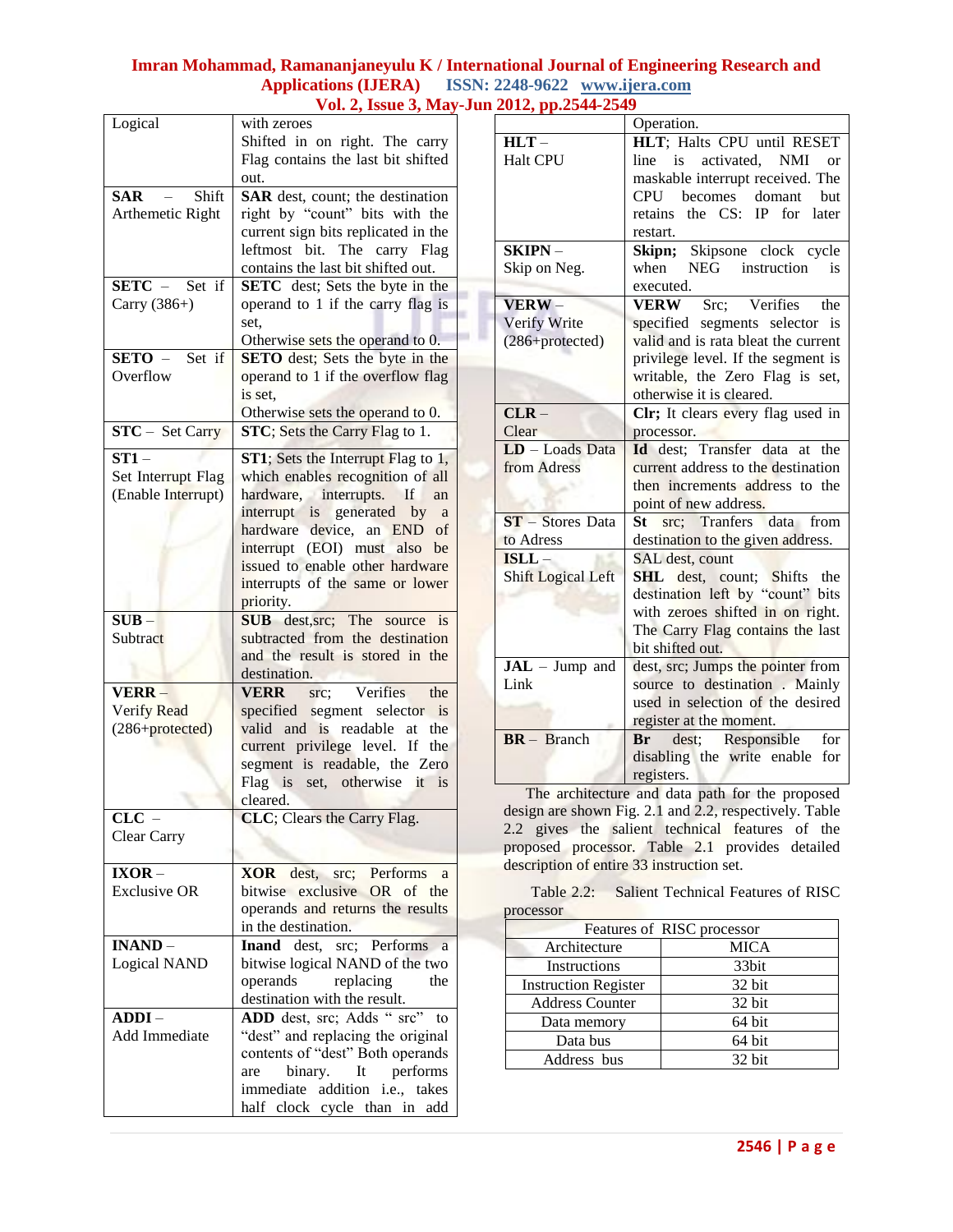

Figure 2.2: Data paths of 64 – RISC Processor.

# **3 Synthesis Report**

| <b>Device Utilization Summary</b>                                                 |       |       |      |  |  |  |  |  |
|-----------------------------------------------------------------------------------|-------|-------|------|--|--|--|--|--|
| <b>Used</b><br><b>Available</b><br><b>Utilization</b><br><b>Logic Utilization</b> |       |       |      |  |  |  |  |  |
| <b>Total Number Slice Registers</b>                                               | 209   | 9,312 | 2%   |  |  |  |  |  |
| Number used as Flip Flops                                                         | 55    |       |      |  |  |  |  |  |
| Number used as Latches                                                            | 154   |       |      |  |  |  |  |  |
| Number of 4 input LUTs                                                            | 1,198 | 9,312 | 12%  |  |  |  |  |  |
| <b>Logic Distribution</b>                                                         |       |       |      |  |  |  |  |  |
| Number of occupied Slices                                                         | 694   | 4,656 | 14%  |  |  |  |  |  |
| Number of Slices containing only related logic                                    | 694   | 694   | 100% |  |  |  |  |  |
| Number of Slices containing unrelated logic                                       | Û     | 694   | 0%   |  |  |  |  |  |
| <b>Total Number of 4 input LUTs</b>                                               | 1,205 | 9,312 | 12%  |  |  |  |  |  |
| Number used as logic                                                              | 1,198 |       |      |  |  |  |  |  |
| Number used as a route-thru                                                       | 7     |       |      |  |  |  |  |  |
| Number of bonded IOBs                                                             | 66    | 232   | 28%  |  |  |  |  |  |
| Number of BUFGMUXs                                                                | 4     | 24    | 16%  |  |  |  |  |  |

#### Figure 3.1: Synthesis report.



Figure 3.2: Routing Of RISC Processor



Figure 3.3: Floor Planning for RISC Processor

#### **4 Simulation Results**

| Now:<br>100000 ns                       |           | b<br>300<br>600<br>900<br>1200                                                               |
|-----------------------------------------|-----------|----------------------------------------------------------------------------------------------|
| $\frac{1}{2}$ clk                       | 1         |                                                                                              |
| $\frac{1}{2}$ rst                       | 0         |                                                                                              |
| <b>O a</b> ta_bus                       | 6         | 64'h00000000.<br>64'<br>64'h000000000<br>64'<br>6410000000000000000<br>6.                    |
| <b>□ 5</b> (fpga[3:0]                   | 4hE       | 4hE<br>4 <sup>h0</sup>                                                                       |
| <b>Un</b> cik                           | 1         |                                                                                              |
| $\prod$ rst                             | 0         |                                                                                              |
| <b>E M</b> data_in[63:0]                | $6\ldots$ | 64<br>64<br>64<br>64<br>64'<br>64'h00<br>64<br>64'<br>6                                      |
| <b>国 泰(data_out(63:0)</b>               | $6\ldots$ | 6410000000000000000<br>64'h000000000<br>64'h00000000<br>64<br>64<br>ÆД                       |
| of simple_count                         | 20        | 20                                                                                           |
| <b>El <mark>7</mark>4</b> address[31:0] | $3$       | 32h00.<br>32'<br>32'<br>32<br>32'<br>32'<br>32<br>32                                         |
| oll operatio                            | 20        | 20                                                                                           |
| <b>视</b> rd_wr                          | 1         |                                                                                              |
| <b>BI</b> pstate                        | L.,       |                                                                                              |
| <b>bil</b> sys_clk                      | 1         |                                                                                              |
| oll main_state                          | f         | execute_operat<br>fetch_op<br>fetch_op<br>execute_operation<br>fetch_op<br>execute_operation |
| <b>O o</b> data_bus                     | $6$       | 64'h00<br>64<br>64'<br>641<br>64'<br>641<br>64<br>64                                         |
| <b>BI</b> incpc                         | O         |                                                                                              |
| <b>□ 51</b> pcout[31:0]                 | 3         | 32h0000.<br>32h0000.<br>32'h0000<br>32h0000000A<br>32h0000000C<br>32h00000                   |

Figure 4.1: Simulation of top module with central processing unit inputs



Figure 4.2: Simulation results of general purpose register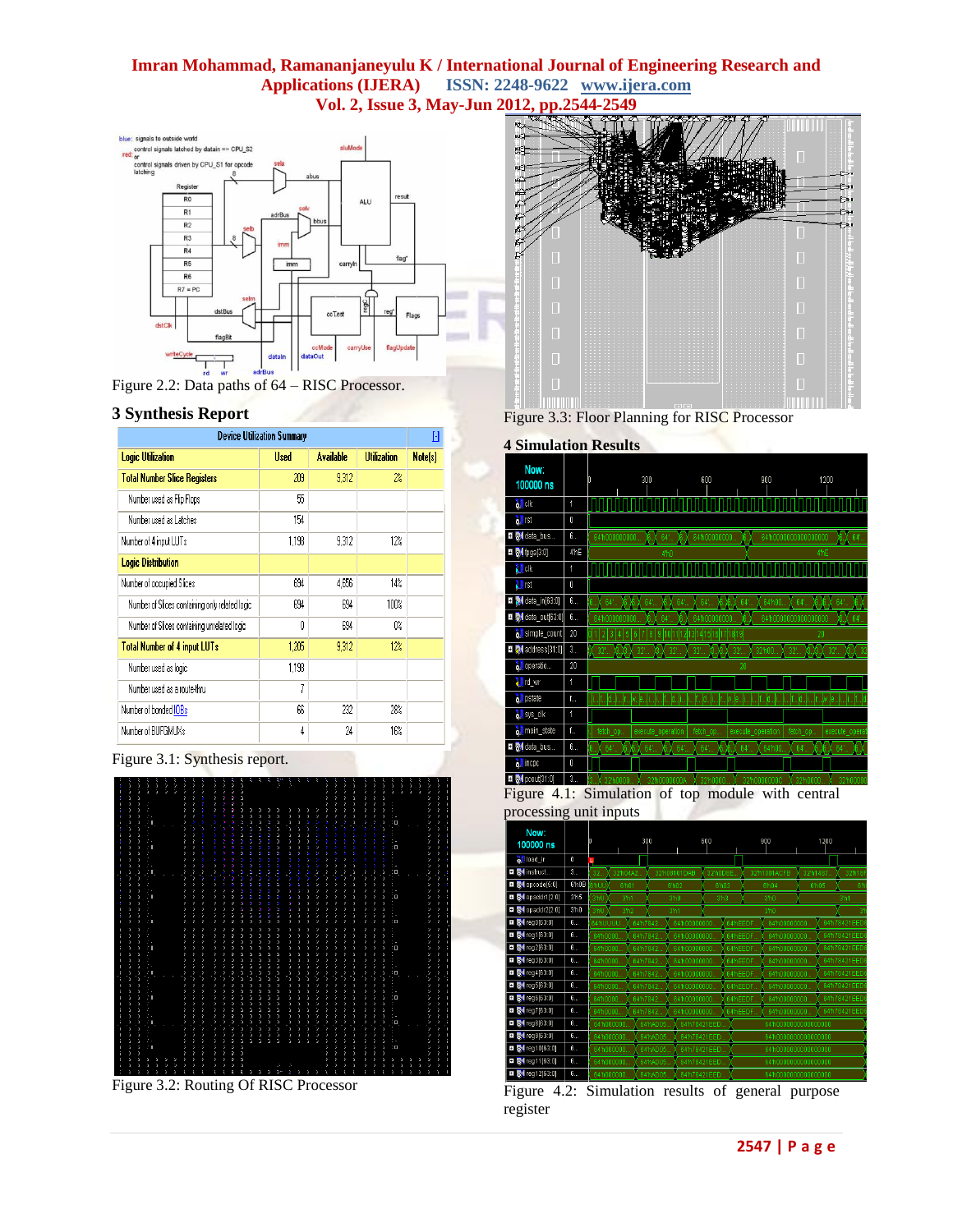| Now:                                     |                 |       |                                                                                  |     |                                      |                  |     |                        |                 |                                                                     |                |      |                 |
|------------------------------------------|-----------------|-------|----------------------------------------------------------------------------------|-----|--------------------------------------|------------------|-----|------------------------|-----------------|---------------------------------------------------------------------|----------------|------|-----------------|
| 100000 ns                                |                 |       |                                                                                  | 300 |                                      |                  | 600 |                        |                 | 900                                                                 |                | 1200 |                 |
| <b>■ 54</b> reg13[63:0]                  | 6               |       |                                                                                  |     |                                      |                  |     | 64'hUUUUUUUUUUUUUUUUU  |                 |                                                                     |                |      |                 |
| <b>74</b> reg14[63:0]<br>Ŧ               | 6               |       | 84hUUUUUU<br>64'h78421EED<br>64'hAD05<br>6410000000000000000                     |     |                                      |                  |     |                        |                 |                                                                     |                |      |                 |
| <b>□ M</b> reg15[63:0]                   | 6               |       | ้64'hUUUUUU<br>64100000000.<br>64'h00000000.<br>64'h0000.<br>6410000<br>64'h0000 |     |                                      |                  |     |                        |                 |                                                                     |                |      |                 |
| <b>M</b> count                           | 30              | n     | 11                                                                               |     |                                      |                  |     | 59                     |                 | 6                                                                   | 30             |      |                 |
| o <mark>ll</mark> alu_op                 | 0               |       |                                                                                  |     |                                      |                  |     |                        |                 |                                                                     |                |      |                 |
| $\blacksquare$ $\blacksquare$ aluop[4:0] | 5 h04           | າປເມັ | 5 <sub>h0F</sub>                                                                 |     |                                      | 5 <sup>h00</sup> |     | 5h01                   |                 | 5/h02                                                               | <b>5'h03</b>   |      | $\overline{5}$  |
| <b>□ ⑦</b> sela[2:0]                     | 3 <sub>h0</sub> |       | 3hU                                                                              |     |                                      |                  |     |                        |                 | 3 <sub>h0</sub>                                                     |                |      |                 |
| $\blacksquare$ $\blacksquare$ selb[2:0]  | 3 <sub>h1</sub> |       | 3hU                                                                              |     | 3 <sup>th</sup> 1<br>3 <sub>h0</sub> |                  |     | 3h0<br>3 <sub>h3</sub> |                 |                                                                     | $\overline{3}$ |      |                 |
| <b>□ W</b> seld[2:0]                     | 3h0             |       | 3hU                                                                              |     | 3 <sub>h2</sub>                      | 3 <sub>h1</sub>  |     |                        | 3 <sub>h0</sub> |                                                                     |                |      |                 |
| <b>□ 54</b> outa[63:0]                   | 6               |       | 64'h0000000.                                                                     |     | 64 <sup>h</sup>                      | 64'h00000000     |     |                        | 64hEEDF         | 64'h00000000                                                        |                |      | 64h78421EED     |
| <b>□ 54</b> outb[63:0]                   | 6               |       | 64'h0000000.                                                                     |     | 64 hAD0                              | 64'h78421EED     |     |                        |                 | 6410000000000000000                                                 |                |      |                 |
| <b>□ 중(</b> daa_out(64:0)                | 6               |       |                                                                                  |     |                                      |                  |     | 65'h00000000000000000  |                 |                                                                     |                |      |                 |
| <b>□ 7</b> tmpstora                      | 6               | 64    | 64 <sup>h0</sup>                                                                 |     | 64                                   | 64h.             |     | 64                     |                 | 64100000000                                                         | 64 hFFFF       |      | 64h.            |
| <b>□ 5 d</b> alu_out[64:0]               | 6               | 65.   | 65 h0                                                                            |     | 65                                   | 65 h             |     | 65.<br>В.              |                 | 65'h00000000.                                                       | 65'h0FFF       |      | 65 <sup>h</sup> |
| <b>□ 春(regc[63:0]</b>                    | 6               |       | 64h000000000                                                                     |     | 64                                   |                  |     | 64100000000            |                 | 6410000000000000000                                                 |                |      | 64'             |
| <b>□ 7</b> stack_po                      | $\{$            |       |                                                                                  |     |                                      |                  |     |                        |                 | JUUUUUUUUUUUUUUUU 84'hUUUUUUUUUUUUUUU 84'hUUUUUUUUUUUUUUU 84'hUUUUU |                |      |                 |
| ■ M stack_re                             | 6               |       |                                                                                  |     |                                      |                  |     | 64 hUUUUUUUUUUUUUUUUU  |                 |                                                                     |                |      |                 |
| <b>&amp;</b> push_ptr                    | $\overline{2}$  |       |                                                                                  |     |                                      |                  |     |                        |                 |                                                                     |                |      |                 |

Figure 4.3: Simulation results for the ALU outputs.



Figure 4.4: Simulation results of 33 instructions and memory module

The above results show the simulation of 64 bit RISC Processor. It has clock and reset signal are the input for the top module shows in 4.1.1. It consists of a 16 general purpose register of 64 bit size which is shown in 4.1.2. And the operation of arithmetic logic unit with program counter is shown in 4.1.3. The instruction set having 33 instructions and the memory module shown in figure 4.1.4 and the total processor

result is obtained by combining all the results which is verified using Xilinx ISE simulator.

### **5 Applications**

The proposed design can find its applications in automation, high configured robotic work-stations such as, portable pong gaming kits, smart phones, Vender Machines, ATMs, bottling plant, etc.

Bottles start filling from the right side and boxes start to move from the left side. Here four tracks of bottles are used simultaneously therefore packing is made of four bottles. When bottle reaches to the fourth position, box moves to the first position. After that, bottle is dropped in the box and hence, box moves one position ahead. In this way, when box is at the fifth position, signal 'lb' is set to '1' indicating to lift the box.

### **5.1 Flow Chart for bottling Plant application:**



Figure 3: Flow chart for bottling plant

# **5.2 Algorithm for bottling Plant application:**

 $a=1$ ,  $b=7$ , weight=0

```
loop a till a = 8a = a+1; wait for 15 secs
If (a = 4) then
  drop bottle in box 
 a = a-1;
End If; 
If (a = 5) then
  report error in bottle machine
  End If;
End loop;
loop b till b = 5b = b+1; wait till weight = 1;
 If (b = 5) then
        given signal to left box; 
        b = b-1;
  End If;
         If (b = 6) then
            report error in packing machine
            End if;
```